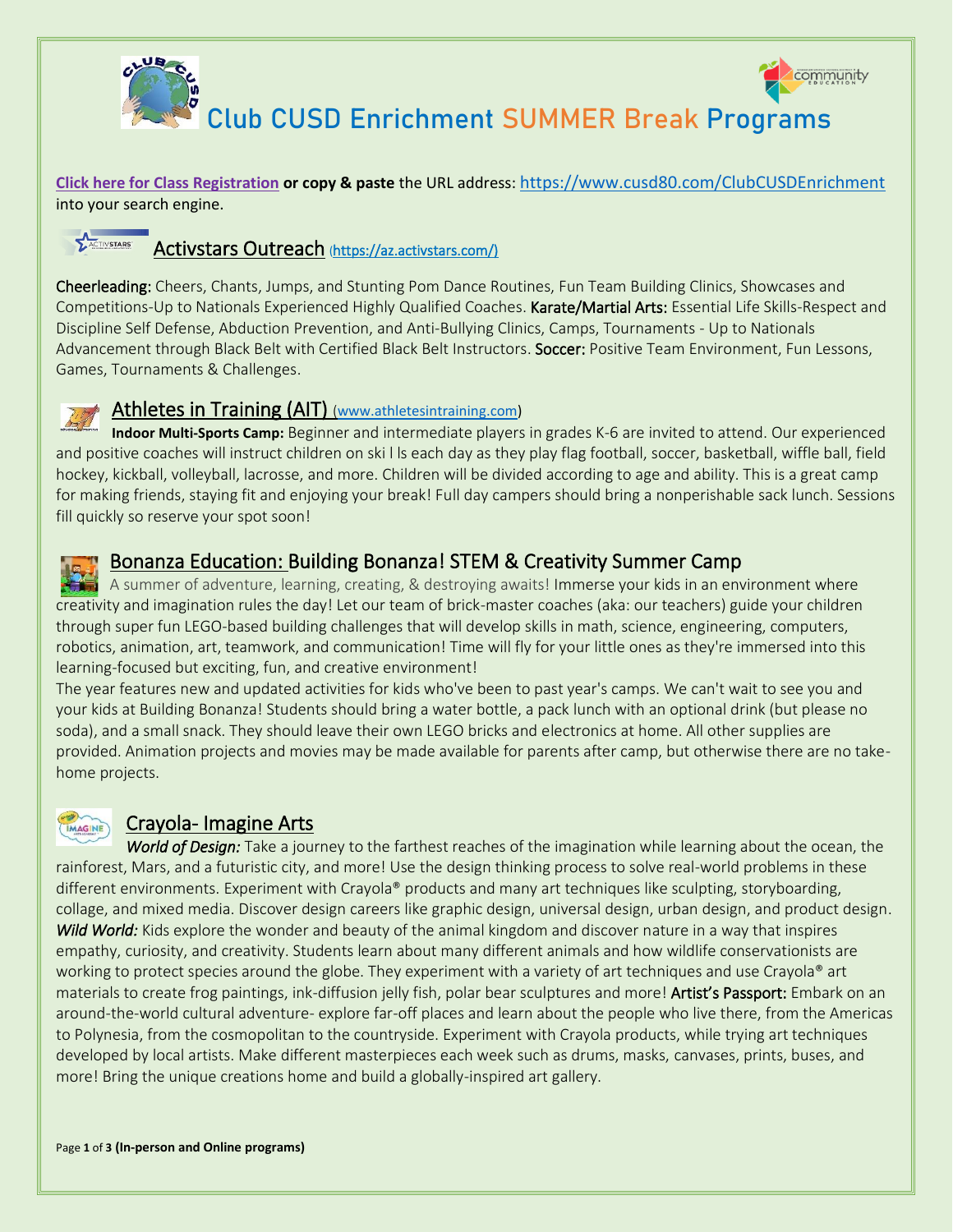

girls!

*Harriet Patter & The Sorcerer's Soda:* Kidstage is thrilled to present the highly requested and anticipated wizard parody! Harriet Patter, a normal and somewhat neglected 11 year old, discovers suddenly that she is a wizard. Journey with her as she starts her magical education, makes friends and discovers the secrets of the legendary Sorcerer's Soda. The story is chalk full of classic characters, magic and self discovery. It is an adventure you won't want to miss! *Beauty & The Beast:* Would you be able to find beauty....in a Beast? Belle meets the Beast, a seemingly intimidating monster. She goes missing and the townsfolk are in a panic to find her and are led by the conceited and hilarious Gaston and dim-witted sidekick, Le Fou. Follow their magical journey to friendship as Belle realizes that what truly matters is the beauty you possess inside. This hilarious adaptation has fantastic roles for boys and

NSSA New Edge Science Academy: *Online Live Coaching & In-Person Options: AP Biology Ready-* This class is for students who will be taking Ap Bio in the coming year. The class strengthens foundation concepts for AP Bio. Our interactive live session gives students a head start for the upcoming school year and a preview into what to expect for Ap Bio and how to study to get effective grades. *AP Chemistry Ready:* This class is for students taking AP Chem in the upcoming year. The class bridges the gap between Honors Chemistry and AP Chem concepts. During our interactive live session, students will be working on understanding some challenging concepts in Ap Chemistry. **SAT Eng Course:** Is developed by experienced English teachers and have shown amazing results. Our programs have shown results of our students wherein their scores have increased by 40-50%. Session provides instruction on various concepts, worksheet practice, tips and strategies for the exam. **SAT Math Course:** Is developed by high school and college Math teachers. Our students have attained a perfect score of 800 and raised their score by 40%. Session provides instruction on all formulas, worksheet practice, tips and strategies for the exam.

**STEAM Camps: (K-4) Harry Potter Themed Summer Camp-** Hands on projects and activities for students on some fun yet challenging science experiments and use of art in science projects. **Dinosaurs in Space-** Hands on projects and activities for students on some fun yet challenging science experiments and use of art in science projects.



Minecraft Engineering Using LEGO<sup>®</sup> Materials-Venture into the world of Minecraft in our unique LEGO<sup>®</sup> experience. Get ready to build your base, craft your tools, use your Minecart to harvest raw resources, and battle to stop the Ender Dragon from ending the world. Come explore the endless

possibilities of LEGO® with a trained Play-Well instructor. Minecraft Master Engineering using LEGO® Materials: Bring your favorite Minecraft adventures to life with our enthusiastic Play-Well instructors. In a Minecraft world powered by LEGO® resources, we will build shelters to keep out Creepers, craft mystical items that only true masters can wield, and perfect our crossbow skills to stop the Wither from taking over! If you can imagine it, we can build it.



Reach Basketball *Weekly Camps during: June 6-23 @ ACPMS options for AM & PM and June 6-30 @ Payne JH options for AM & PM.* Learn Drills for fundamentals and skill development. Provides agility and conditioning, team challenges and scrimmages while having fun and playing with friends!

*Reach Training Academy:* Our unique year-round program is designed to help student-athletes achieve their goals in becoming a better basketball player, dramatically improving your basketball IQ while increasing your speed, strength, and quickness. We focus on skill development through drills and real game situations, giving the athletes all the tools, they will need to get ready for the next level.



# Science Matters

Ocean Blue - Adventures Under the Sea - Come Take a Dive into the world of Marine Biology and Oceanography. Dissect a real shark, design our own fish and bring to life genuine Triassic Triops. Examine Sea Shells from the Sea Shore and make a

Page **2** of **3 (In-person and Online programs)**